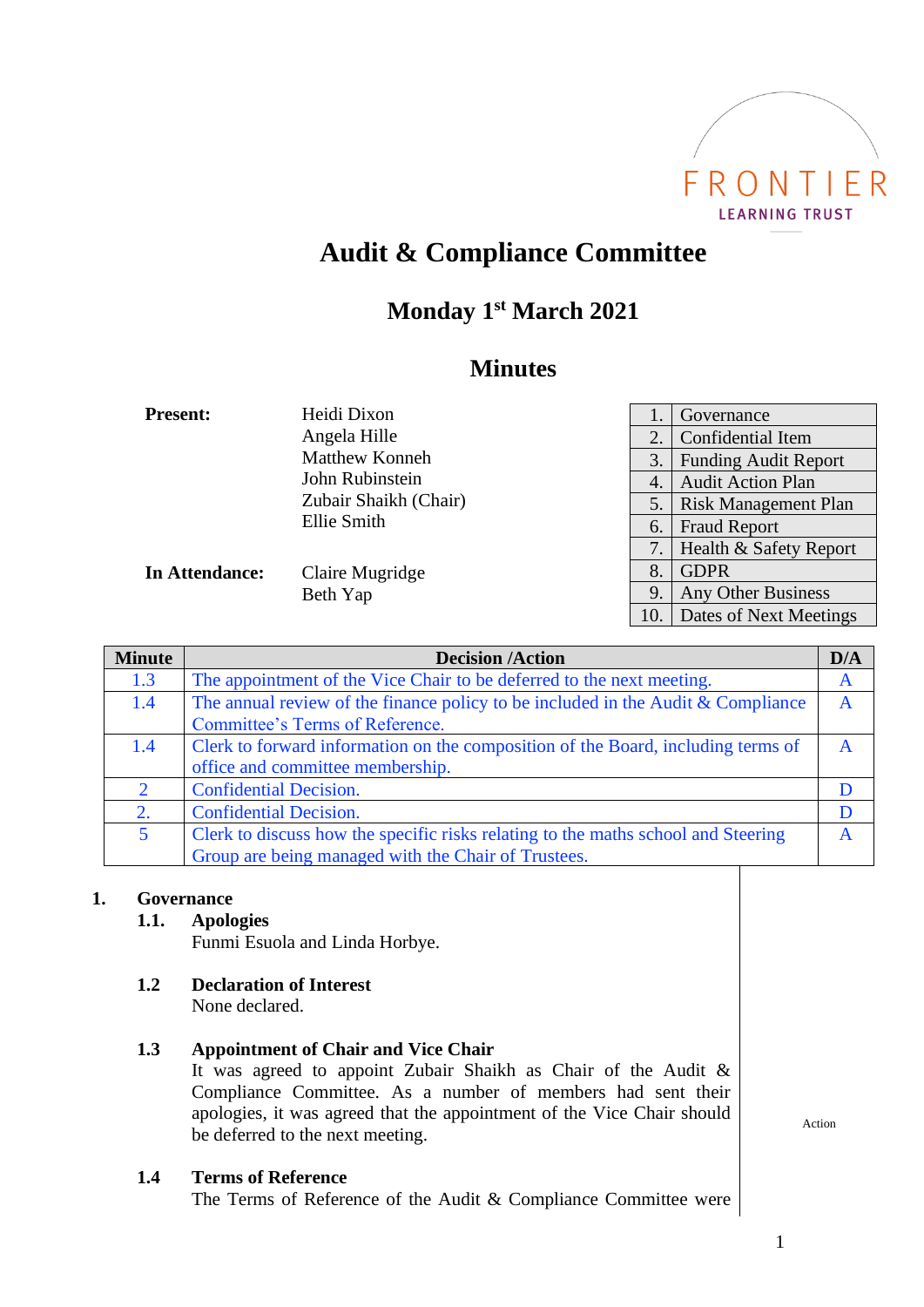considered. It was agreed that the approval of the finance policy should also be included in the Terms of Reference.

**In response to a question from the members**, the Clerk confirmed that the minutes of the Audit & Compliance Committee are considered at each meeting of the Board of Trustees. In addition to this, an annual report of the Audit & Compliance Committee is presented to the Board and uploaded to the Trust's website.

The Committee requested that the Clerk forwards information on the composition of the Board, including terms of office and committee membership.

## **2. Confidential Item**

Confidential Item.

### **3. Funding Audit Report**

Heidi Dixon informed the Committee that the College had received a funding audit by the ESFA, explaining that this is not a regular audit and institutions are chosen to be inspected at random. The Committee then considered the audit report noting that the ESFA was unable to clawback any funding, meaning that the College has not claimed any funding that it was not entitled to.

However, Heidi explained that, as a result of the funding audit, the ESFA made a couple of recommendations. Noting that funding is not received for students who stay at the College for less than 42 days, it was recommended that the accuracy of a student's start date is spot checked.

**In response to a question from the Committee,** Heidi confirmed that the start date is set automatically but now needs to be manually changed to the first day of attendance, rather than the enrolment date. Heidi explained that there was previously a grace period of 7 days, but this is no longer the case and this recommendation only applies to a handful of records.

The Committee also noted that, during the first lockdown, the College marked its registers as 'closed' and did not take any formal attendance information, as the government issued no advice on this subject. However, this is no longer the case and attendance records have been maintained for online and blended lessons. **In response to a follow up question from the Committee**, John Rubinstein explained that, from next week, all students are expected to be back in College unless they are self-isolating.

### **4. Audit Action Plan**

Beth Yap drew attention to the audit action plan, explaining that an update on this is provided at every meeting of the Audit & Compliance Committee.

The Committee noted that the majority of these actions had been completed since the last meeting including all trustees and governors being issued with a

#### Action

Action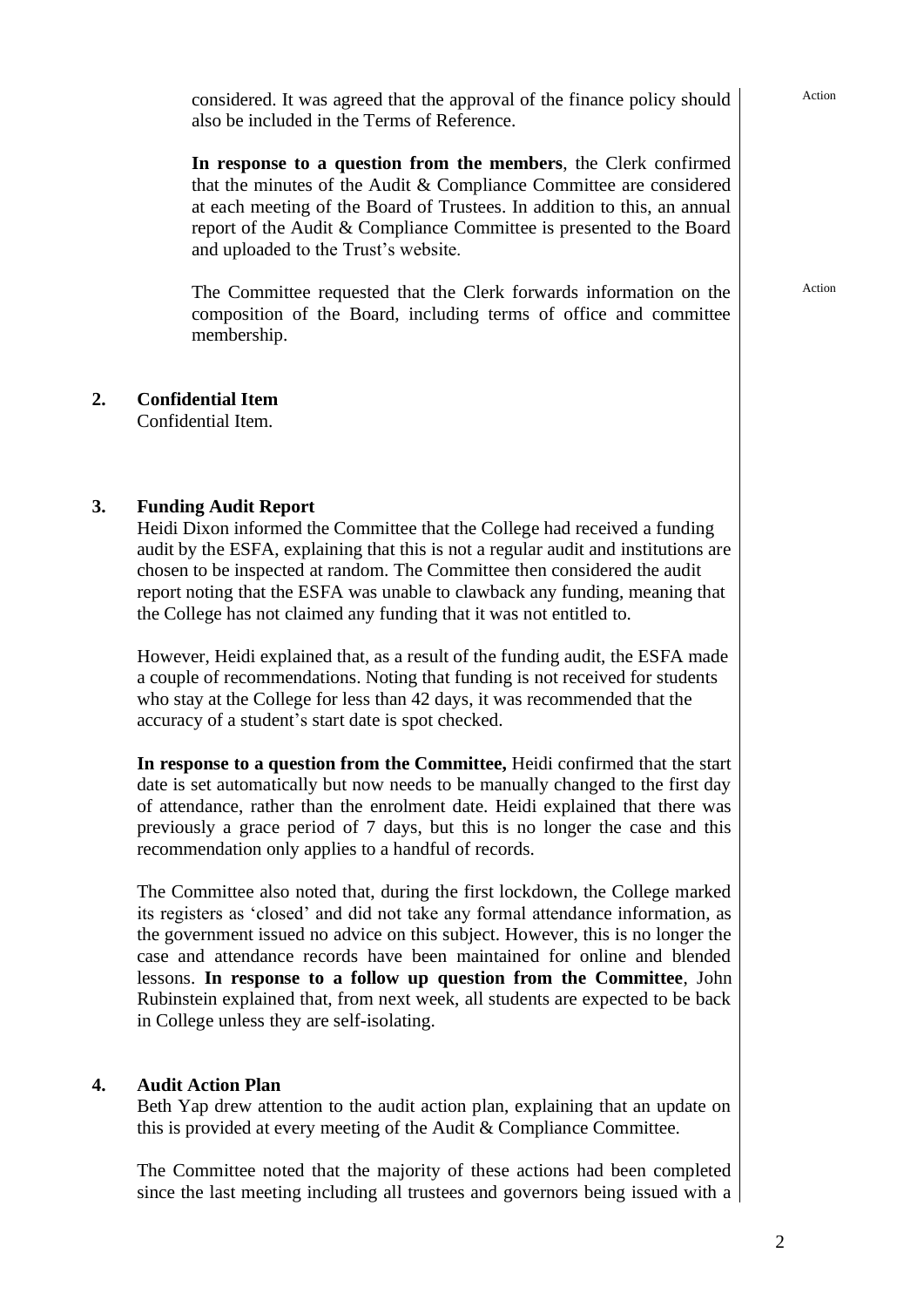Frontier Learning Trust email account, a 'lessons learnt' section being included in the annual safeguarding report and safeguarding responsibilities being included in all person specifications.

Beth then drew attention to the outstanding action 'to formally review the MyConcern system'. Beth explained that a formal review has not yet taken place, as a result of the College's closure but this should be conducted during the summer term. However, the MyConcern system is working well and ensures that all safeguarding information is stored in a central location

#### **5. Risk Management Plan**

John Rubinstein presented the risk management plan, outlining each risk in turn.

John explained that the safeguarding team has done a great job during lockdown, ensuring that students know where they can go for additional support. The Committee noted that all staff recently received Prevent training.

Under premises, John explained that the new Estates Manager is having a positive impact on the College. **In response to a question from the Committee**, Claire Mugridge confirmed that the leak in the staff kitchen has now been repaired but the leak in the sports hall has not yet been fixed, despite a number of attempts.

Regarding IT, the College has appointed a Head of IT services, to strengthen the number of staff who have a sound understanding of the network. Some IT equipment will soon be out of its warranty and needs replacing. Therefore, this is now a good time to consider alternatives, such as what information is stored on the cloud and on site.

The maths school project continues to progress and plans for a boarding house are now being considered, in order to be able to reach further pockets of deprivation.

**The Committee questioned** how the specific risks relating to the maths school and Steering Group are being managed. The Clerk agreed to discuss this with the Chair of Trustees.

John reminded the Committee that the College has not received an Ofsted inspection since 2007. However, this outstanding exemption has now been removed and it is likely that the College will receive an inspection in the next 15 months. John explained that the results from 2020 will not be considered as part of the inspection.

The Committee noted that both year groups continue to work hard, despite not being in College, and attendance is strong. Nevertheless, there are a few students who have found this change tough and the College will work with these ones to ensure they are back on track.

Information pertaining to the 2021 A Levels is still unknown but guidance is expected to be issued next week.

Action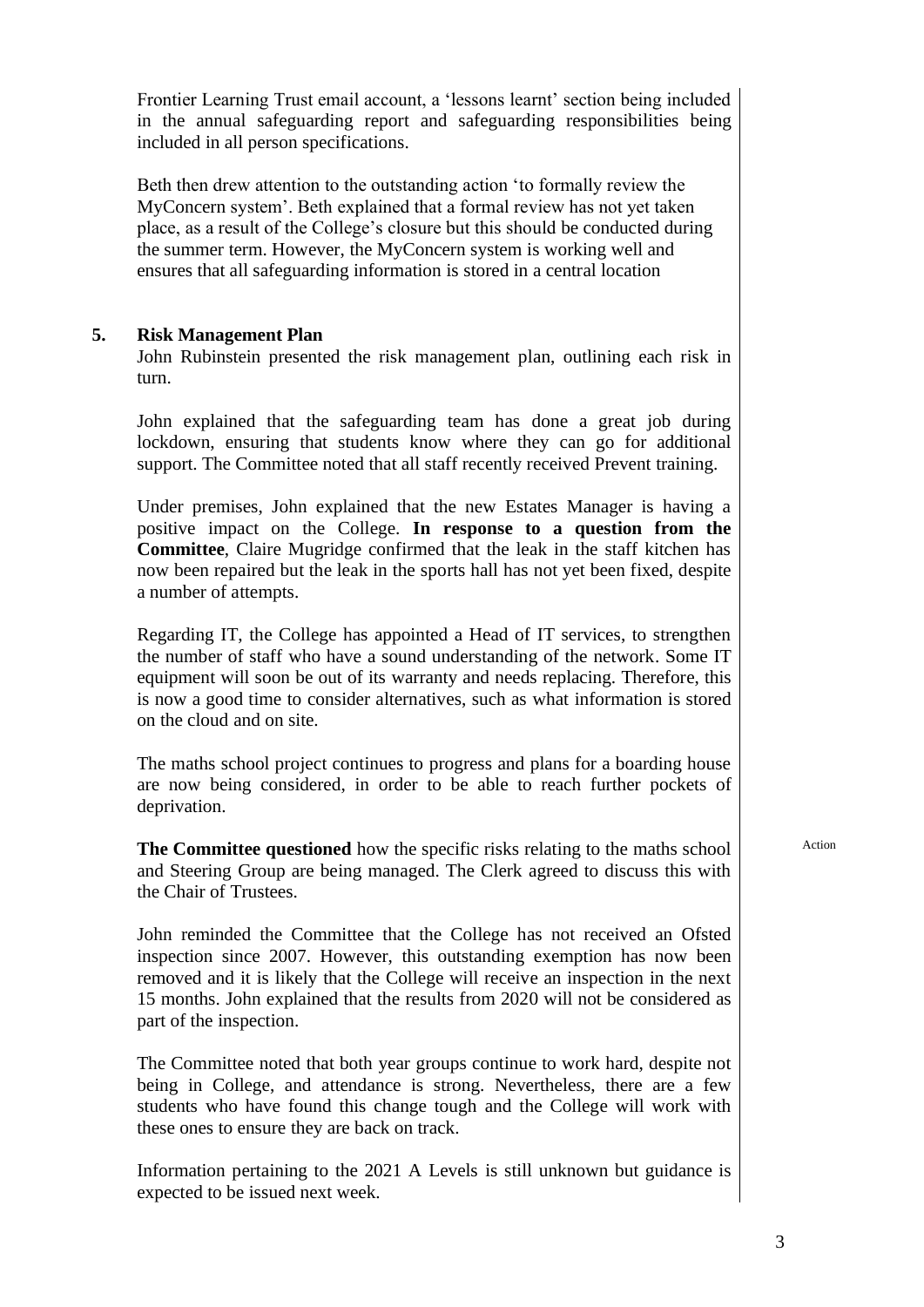Under staff morale, the Committee noted that many staff are anxious given the change in principal, the recent academisation and returning to College following the lockdown. Despite this uncertainty, staff have been flexible and continue to have faith and trust in the Senior Leadership Team.

**The Committee questioned** what the College is doing to support its staff during this difficult time, particularly around Covid. John explained that the College has been thorough in its health & safety procedures and seeks to reassure staff where it can. There have been no instances of a member of staff catching Covid from a student.

The Committee congratulated staff on the hard work that has taken place to minimise the infection rates in the College, such as wearing masks from early on and implemented a comprehensive track and trace system. Claire informed the Committee that 27 students tested positive during the autumn term.

The Committee noted that mass testing has now begun at the College, with every student being tested three times in the first two weeks. After this, students will be issued with tests to conduct from home. If a student tests positive, they are required to self-isolate but the College is mindful that students may refuse to test or not disclose their results.

Finally the Committee discussed the financial impact of the pandemic, as a result of additional health and safety expenditure, as well as the loss of lettings income.

### **6. Fraud Report**

None.

### **7. Health & Safety Report**

The Committee considered the health  $\&$  safety report, noting that new fire alarms have now been installed. The Condition Improvement Funding is also being used to conduct an audit of all the fire doors.

Covid remains the main focus in terms of health & safety, with the College continuing to conduct risk assessments for testing and analysing the ventilation and airflow around the campus.

#### **8. GDPR**

Beth Yap informed the Committee that since the last meeting there have been two subject access requests (both from third parties) and no breaches. The Committee noted that mass testing and the upcoming A Level results are the priorities this term.

#### **9. AOB**

**In response to a question from the Committee**, Claire confirmed that an audit of the Woodhouse accounts (prior to academisation) would take place in